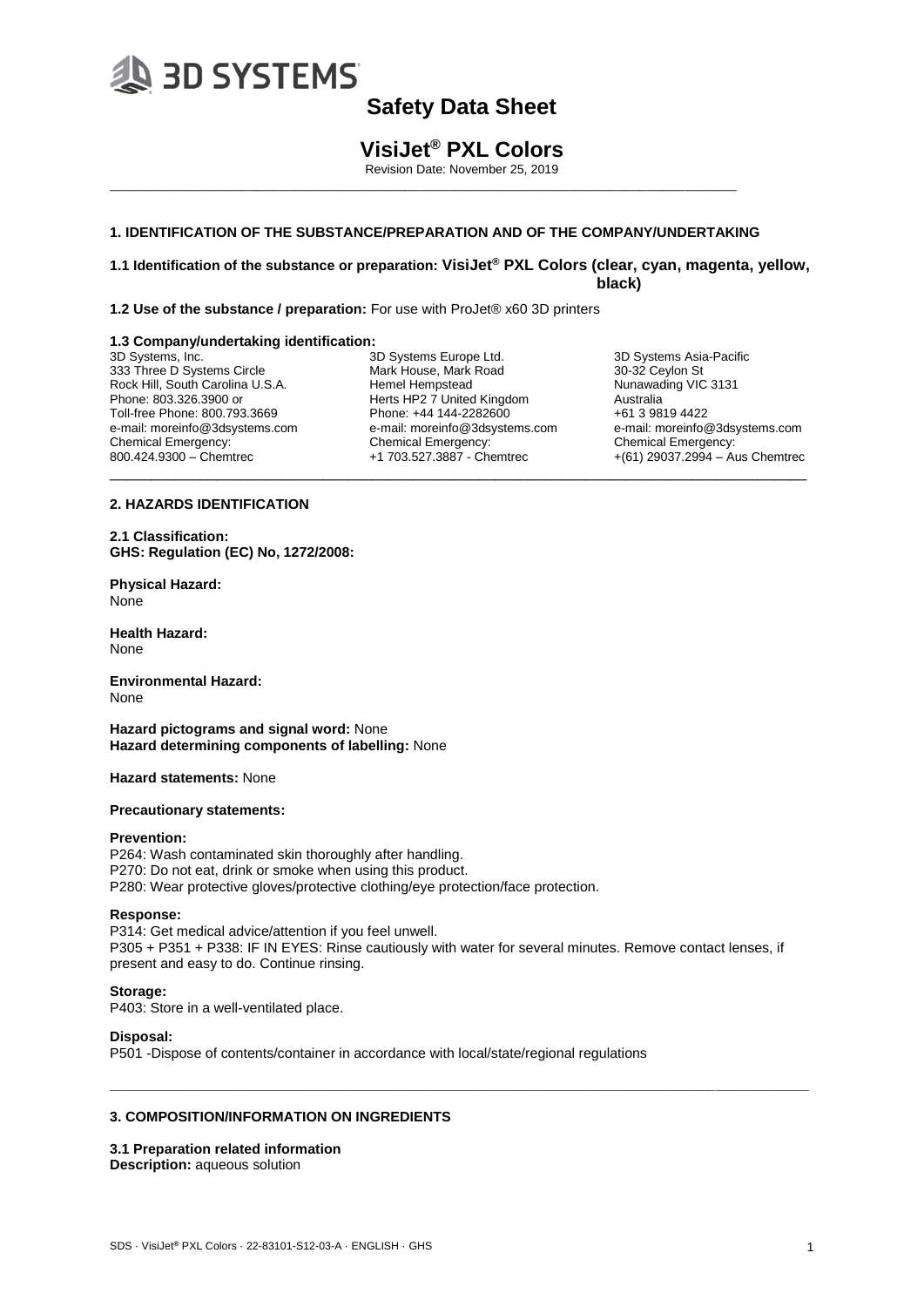

# **VisiJet® PXL Colors**

Revision Date: November 25, 2019

\_\_\_\_\_\_\_\_\_\_\_\_\_\_\_\_\_\_\_\_\_\_\_\_\_\_\_\_\_\_\_\_\_\_\_\_\_\_\_\_\_\_\_\_\_\_\_\_\_\_\_\_\_\_\_\_\_\_\_\_\_\_\_\_\_\_\_\_\_\_\_\_\_\_\_\_\_\_\_\_\_\_\_\_\_

## **3.2 Hazard ingredients:**

| <b>Chemical name</b> | <b>CAS-No</b> | EC-No     | %       | <b>Classification</b><br><b>Regulation (EC)</b><br>1272/2008 |
|----------------------|---------------|-----------|---------|--------------------------------------------------------------|
| 2-pyrrolidone        | 616-45-5      | 210-483-1 | $0 - 1$ | Serious Eye Damage/Eye<br>Irritation Category 2 - H319       |

\_\_\_\_\_\_\_\_\_\_\_\_\_\_\_\_\_\_\_\_\_\_\_\_\_\_\_\_\_\_\_\_\_\_\_\_\_\_\_\_\_\_\_\_\_\_\_\_\_\_\_\_\_\_\_\_\_\_\_\_\_\_\_\_\_\_\_\_\_\_\_\_\_\_\_\_\_\_\_\_\_\_\_\_\_

#### **3.3 Non-hazardous ingredients:**

Non-hazardous ingredients - 90-100% - Not Classified

### **4. FIRST AID MEASURES**

**4.1 In case of inhalation:** Move affected person to fresh air. If respiratory irritation occurs, seek medical attention immediately.

**4.2 In case of skin contact:** Flush skin with plenty of soap and water.

**4.3 In case of eye contact:** Flush eyes with plenty of water.

**4.4 In case of ingestion**: If ingested, drink plenty of water. Do not induce vomiting.

#### **5. FIRE-FIGHTING MEASURES**

**5.1. Suitable extinguishing media:** Water mist, dry chemical, carbon dioxide, or appropriate foam.

**5.2. Special exposure hazards arising from the substance or preparation itself, combustion products, resulting gases:** Thermal decomposition products can include CO2, CO and nitrogen oxides.

\_\_\_\_\_\_\_\_\_\_\_\_\_\_\_\_\_\_\_\_\_\_\_\_\_\_\_\_\_\_\_\_\_\_\_\_\_\_\_\_\_\_\_\_\_\_\_\_\_\_\_\_\_\_\_\_\_\_\_\_\_\_\_\_\_\_\_\_\_\_\_\_\_\_\_\_\_\_\_\_\_\_\_\_\_

\_\_\_\_\_\_\_\_\_\_\_\_\_\_\_\_\_\_\_\_\_\_\_\_\_\_\_\_\_\_\_\_\_\_\_\_\_\_\_\_\_\_\_\_\_\_\_\_\_\_\_\_\_\_\_\_\_\_\_\_\_\_\_\_\_\_\_\_\_\_\_\_\_\_\_\_\_\_\_\_\_\_\_\_\_

\_\_\_\_\_\_\_\_\_\_\_\_\_\_\_\_\_\_\_\_\_\_\_\_\_\_\_\_\_\_\_\_\_\_\_\_\_\_\_\_\_\_\_\_\_\_\_\_\_\_\_\_\_\_\_\_\_\_\_\_\_\_\_\_\_\_\_\_\_\_\_\_\_\_\_\_\_\_\_\_\_\_\_\_\_

### **6. ACCIDENTAL RELEASE MEASURES**

**6.1. Personal precautions:** Wear appropriate protective equipment and clothing.

**6.2. Environmental precautions:** Avoid discharge to sewer system.

**6.3. Methods for cleaning up:** Wipe up. Place all waste in an appropriate container for disposal.

### **7. HANDLING AND STORAGE**

**7.1 Handling:** Avoid contact with skin and eyes. Do not allow to enter drains or watercourses.

**7.2 Storage:** Store sealed in the original container at room temperature.

### **8. EXPOSURE CONTROLS / PERSONAL PROTECTION**

#### **8.1 Exposure limit values:**

General Product Information: No occupational exposure limits (PEL/TWA) have been established for this product.

\_\_\_\_\_\_\_\_\_\_\_\_\_\_\_\_\_\_\_\_\_\_\_\_\_\_\_\_\_\_\_\_\_\_\_\_\_\_\_\_\_\_\_\_\_\_\_\_\_\_\_\_\_\_\_\_\_\_\_\_\_\_\_\_\_\_\_\_\_\_\_\_\_\_\_\_\_\_\_\_\_\_\_\_\_\_\_\_\_

#### Component Analysis:

| Component     | <b>Component Manufacturer IEL</b><br>(Internal Exposure Limit) |
|---------------|----------------------------------------------------------------|
| 2-pyrrolidone | N <sub>A</sub>                                                 |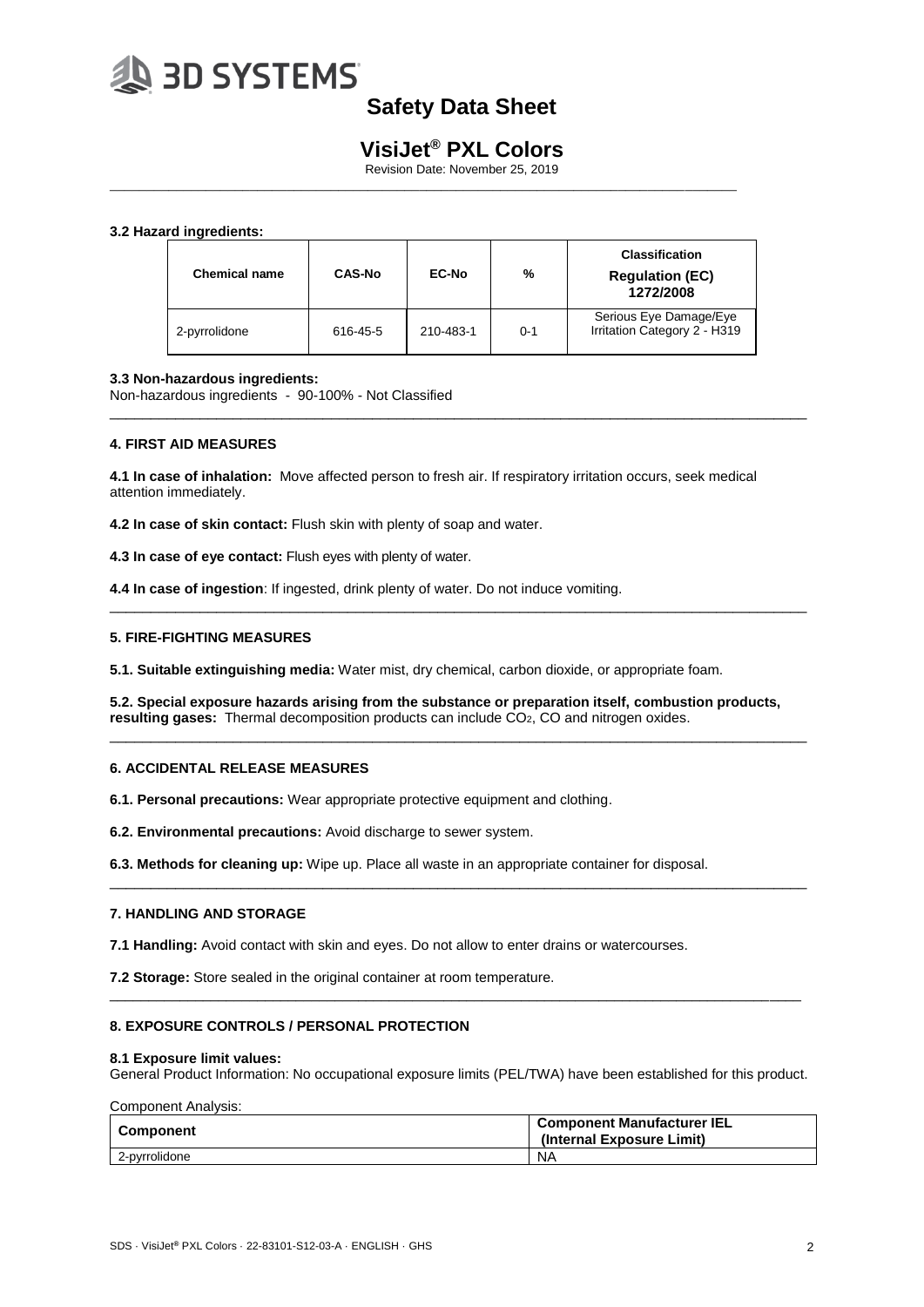

# **VisiJet® PXL Colors**

Revision Date: November 25, 2019

\_\_\_\_\_\_\_\_\_\_\_\_\_\_\_\_\_\_\_\_\_\_\_\_\_\_\_\_\_\_\_\_\_\_\_\_\_\_\_\_\_\_\_\_\_\_\_\_\_\_\_\_\_\_\_\_\_\_\_\_\_\_\_\_\_\_\_\_\_\_\_\_\_\_\_\_\_\_\_\_\_\_\_\_\_

### **8.2 Exposure controls**

**Technical measures to prevent exposure:** Use local exhaust ventilation. **Instructual measures to prevent exposure:** When using, do not eat, drink or smoke. Wash hands after handling and before eating, smoking and using the lavatory and at the end of the day.

**Personal protection equipment: Respiratory protection:** If ventilation cannot effectively keep vapor concentrations below established limits, appropriate certified respiratory protection must be provided (respiratory mask FFP3). **Hand protection:** Use impervious nitrile gloves. **Eye protection:** Wear safety glasses or chemical goggles. **Body protection:** Use apron and closed shoes.  $\_$  ,  $\_$  ,  $\_$  ,  $\_$  ,  $\_$  ,  $\_$  ,  $\_$  ,  $\_$  ,  $\_$  ,  $\_$  ,  $\_$  ,  $\_$  ,  $\_$  ,  $\_$  ,  $\_$  ,  $\_$  ,  $\_$  ,  $\_$  ,  $\_$  ,  $\_$  ,  $\_$  ,  $\_$  ,  $\_$  ,  $\_$  ,  $\_$  ,  $\_$  ,  $\_$  ,  $\_$  ,  $\_$  ,  $\_$  ,  $\_$  ,  $\_$  ,  $\_$  ,  $\_$  ,  $\_$  ,  $\_$  ,  $\_$  ,

### **9. PHYSICAL AND CHEMICAL PROPERTIES**

**9.1 Appearance: Physical state:** Liquid (clear, cyan, magenta, yellow or black)

# **9.2 Important health, safety and environmental information**

| pH (20 °C):                     | 9.8         |
|---------------------------------|-------------|
| Melting point/range (°C):       | $0^{\circ}$ |
| Boiling point/range (°C):       | 100         |
| Flash point $(^{\circ}C)$ :     | NA.         |
| Ignition temperature (°C):      | <b>NA</b>   |
| Vapour pressure (°C):           | NA          |
| Density (g/cm3):                | 1.0         |
| Bulk density (kg/m3):           | NA          |
| Water solubility (20°C in g/l): | soluble     |
| Viscosity, dynamic (mPa s):     | NА          |
| Dust explosion hazard:          | NА          |
| <b>Explosion limits:</b>        | NA          |
|                                 |             |

### **10. STABILITY AND REACTIVITY**

**Hazardous decomposition products:** Carbon dioxide, carbon monoxide and other toxic fumes can be released at high temperatures or upon burning.  $\_$  ,  $\_$  ,  $\_$  ,  $\_$  ,  $\_$  ,  $\_$  ,  $\_$  ,  $\_$  ,  $\_$  ,  $\_$  ,  $\_$  ,  $\_$  ,  $\_$  ,  $\_$  ,  $\_$  ,  $\_$  ,  $\_$  ,  $\_$  ,  $\_$  ,  $\_$  ,  $\_$  ,  $\_$  ,  $\_$  ,  $\_$  ,  $\_$  ,  $\_$  ,  $\_$  ,  $\_$  ,  $\_$  ,  $\_$  ,  $\_$  ,  $\_$  ,  $\_$  ,  $\_$  ,  $\_$  ,  $\_$  ,  $\_$  ,

## **11. TOXICOLOGICAL INFORMATION**

### **11.1 Toxicokinetics, metabolism and distribution:** NA

### **11.2 Acute effects (toxicity tests)**

| <b>Component</b>     | Oral<br>LD50              | LD50<br>Dermal |
|----------------------|---------------------------|----------------|
| . .<br>2-pyrrolidone | 328 ma/ka<br>(rats<br>. . | <b>NA</b>      |

\_\_\_\_\_\_\_\_\_\_\_\_\_\_\_\_\_\_\_\_\_\_\_\_\_\_\_\_\_\_\_\_\_\_\_\_\_\_\_\_\_\_\_\_\_\_\_\_\_\_\_\_\_\_\_\_\_\_\_\_\_\_\_\_\_\_\_\_\_\_\_\_\_\_\_\_\_\_\_\_\_\_\_\_\_

### **11.3 General remarks:**

Carcinogenicity: None of this product's components are listed by ACGIH, IARC, OSHA, NIOSH, or NTP.

### **12. Ecological information**

**12.1 Ecotoxicity:** The aquatic toxicity of the product is unknown. No data are available for the components of this product.

**12.2 Mobility:** No information available for product.

**12.3 Persistence and degradability:** No information available for product.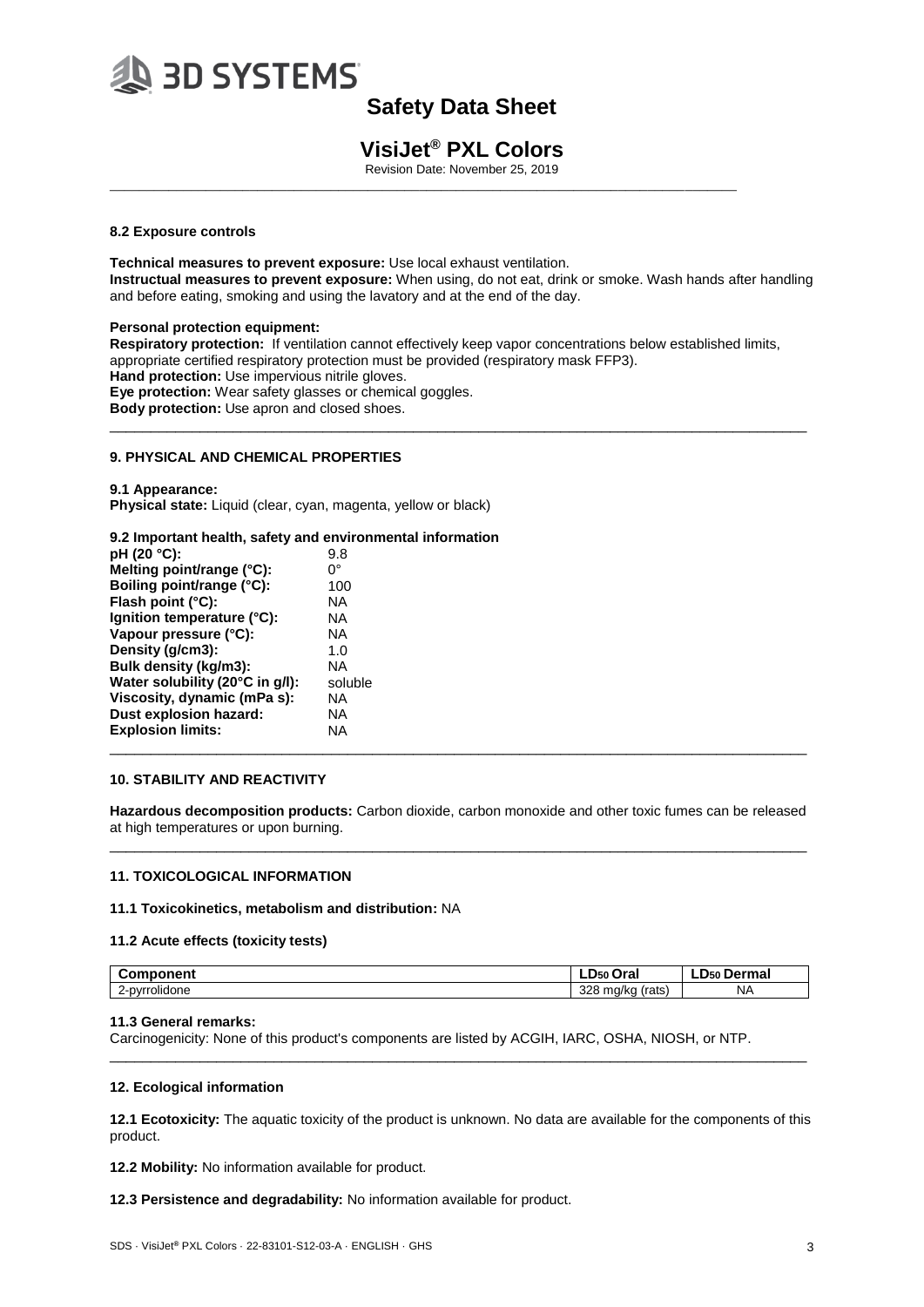

# **VisiJet® PXL Colors**

Revision Date: November 25, 2019

\_\_\_\_\_\_\_\_\_\_\_\_\_\_\_\_\_\_\_\_\_\_\_\_\_\_\_\_\_\_\_\_\_\_\_\_\_\_\_\_\_\_\_\_\_\_\_\_\_\_\_\_\_\_\_\_\_\_\_\_\_\_\_\_\_\_\_\_\_\_\_\_\_\_\_\_\_\_\_\_\_\_\_\_\_

**12.4 Results of PBT assessment:** No information available for product

**12.5 Other adverse effects:** No information available for product

### **13. DISPOSAL CONSIDERATIONS**

**Appropriate disposal / Product:** Do not contaminate drains, soil or surface waters with this material or its container. Reduce waste by attempting to utilize product completely. Dispose of this container and its contents in accordance with all local, state, and federal regulations.

\_\_\_\_\_\_\_\_\_\_\_\_\_\_\_\_\_\_\_\_\_\_\_\_\_\_\_\_\_\_\_\_\_\_\_\_\_\_\_\_\_\_\_\_\_\_\_\_\_\_\_\_\_\_\_\_\_\_\_\_\_\_\_\_\_\_\_\_\_\_\_\_\_\_\_\_\_\_\_\_\_\_\_\_\_

\_\_\_\_\_\_\_\_\_\_\_\_\_\_\_\_\_\_\_\_\_\_\_\_\_\_\_\_\_\_\_\_\_\_\_\_\_\_\_\_\_\_\_\_\_\_\_\_\_\_\_\_\_\_\_\_\_\_\_\_\_\_\_\_\_\_\_\_\_\_\_\_\_\_\_\_\_\_\_\_\_\_\_\_\_

\_\_\_\_\_\_\_\_\_\_\_\_\_\_\_\_\_\_\_\_\_\_\_\_\_\_\_\_\_\_\_\_\_\_\_\_\_\_\_\_\_\_\_\_\_\_\_\_\_\_\_\_\_\_\_\_\_\_\_\_\_\_\_\_\_\_\_\_\_\_\_\_\_\_\_\_\_\_\_\_\_\_\_\_\_

#### **14. TRANSPORT INFORMATION**

**14.1 Land transport (ADR/RID/GGVSE):** Not regulated

**14.2 Sea transport (IMDG-Code/GGVSee):** Not regulated

**14.3 Air transport (ICAO-IATA/DGR):** Not regulated

#### **15. REGULATORY INFORMATION**

#### **15.1 EU regulations**

EINEC/ELINCS/NLP: All materials are listed REACH Annex XVII: None listed

#### **15.2 EU National regulations**

Wassergefährdungsklasse - German Water Hazard Class (WGK): WGK1 (low hazard to waters)

#### **15.2. US FEDERAL**

TSCA: All materials are listed on the TSCA Inventory or are not subject to TSCA requirements**:**  California Proposition 65: This product does not contain chemicals which are known to the state of California to cause cancer, birth, or any other reproductive defects.

#### **15.3. Australian regulations**

SUSDP, Industrial Chemicals Act 1989: Australian Inventory of Chemical Substances, AICS: Listed

| Chemical Risk Information platform (CHRIP):                               | Listed               |
|---------------------------------------------------------------------------|----------------------|
| Industrial Health and Safety Law                                          | not applicable       |
| Hazardous material                                                        | not applicable       |
| Organic solvent poison prevention rule                                    | not applicable       |
| Ordinance on prevention of hazard due to specified<br>chemical substances | not applicable       |
| Lead Poisoning Prevention Rule                                            | not applicable       |
| Poison and Deleterious Substance Control law                              | not applicable       |
| <b>PRTR and Promotion of Chemical Management</b><br>law (PRTR Law)        | no listed components |
| <b>Fire Services Act</b>                                                  | not applicable       |
| <b>Explosives Law</b>                                                     | not applicable       |
| High pressure gas safety law                                              | not applicable       |
| <b>Export Trade Control Order</b>                                         | not applicable       |
| Waste Disposal and Public Cleaning Law                                    | not applicable       |